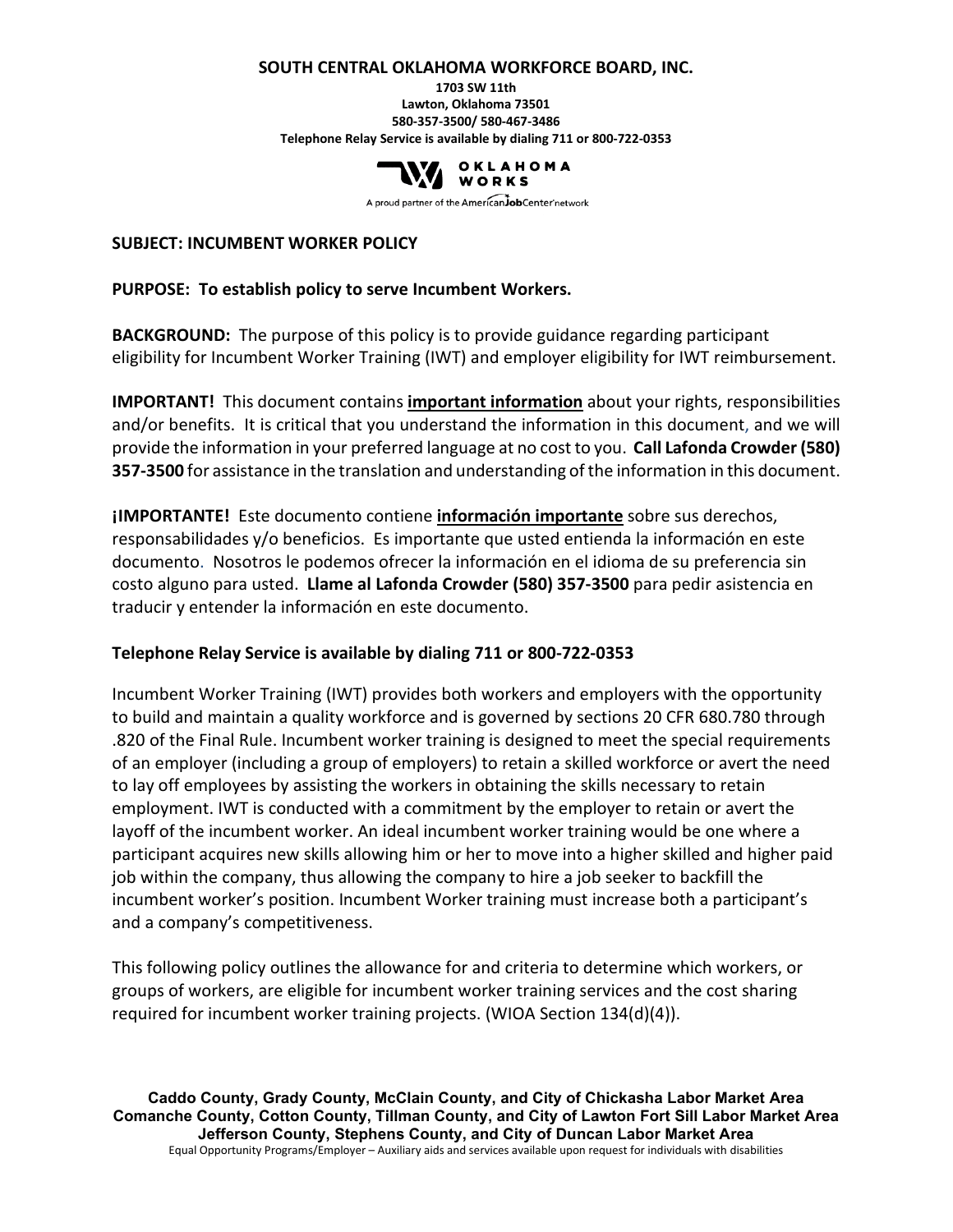#### **REFERENCES:**

- $\bullet$  WIOA 134(d)(4)
- $\bullet$  WIOA 133(b)
- WIOA  $181(d)(2)$
- WIOA 194(13)
- 20 CFR §§ 680.320, 680.530, and 680.780 840
- 20 CFR § 683.200
- 2 CFR § 200
- TEGL 10-16, Change 1
- TEGL 19-16
- 29 CFR § 38.25

### **POLICY:**

Incumbent Worker Training (IWT) is designed to meet the special requirements of an employer, or a group of employers within the same industry, to retain a skilled workforce or avert the need to lay off employees. Incumbent workers benefit by acquiring the skills necessary to retain employment and/or advancement within the company or acquire the skills necessary to avert a layoff. IWT must be conducted with a commitment by the employer to retain or avert the layoff of the incumbent worker or workers participating in the training.

#### **Incumbent Worker Eligibility**

To qualify as an incumbent worker, an individual must:

- 1. Be employed,
- 2. Meet the Fair Labor Standards Act requirements for an employer-employee relationship (29 USC Chapter 8), and
- 3. Have an established employment history with the employer for six (6) months or more.

In the event that IWT is being provided to a cohort of employees, not every employee in the cohort must have an established employment history with the employer for 6 months or more, as long as a majority (51% or more) meet the requirement. It must be noted however, that IWT may not be used to provide the occupational training a new hire needs.

Individuals receiving incumbent worker services are not subject to the eligibility criteria that apply to participants in the Adult or Dislocated Worker (DLW) programs, unless they are receiving other services under those programs. Therefore, individuals who only receive IWT and no other WIOA Title I career or training service(s) are not included in WIOA performance indicator calculations for the core programs.

Performance indicator reporting requirements for IWT only individuals are addressed on pages 6 - 7 of this policy.

### **Development of Local Incumbent Worker Training Strategies**

Generally, IWT should be provided to private sector employers; however, there may be instances where non-profit and local government entities may be the recipients of IWT funds.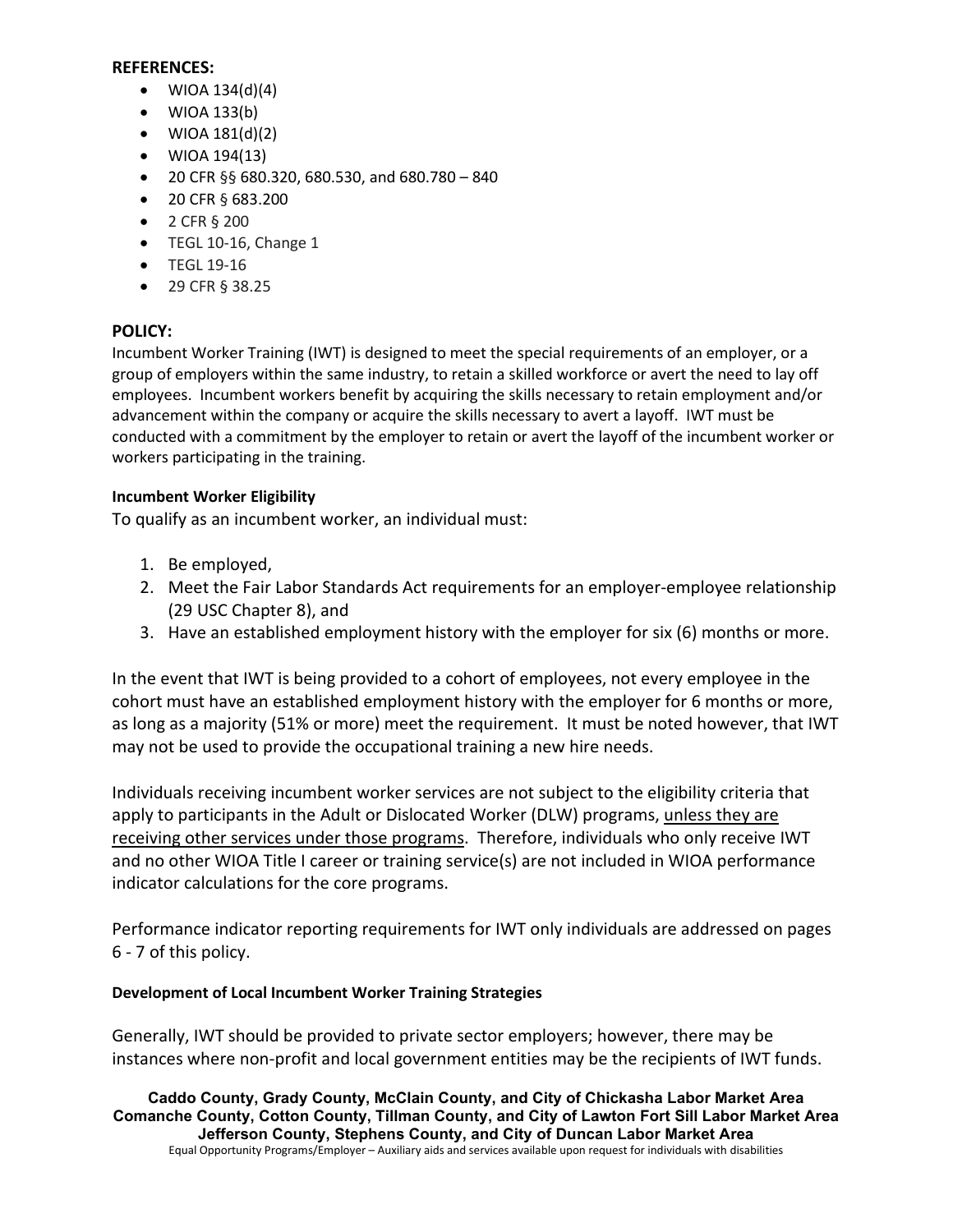For example, IWT may be used in the health care industry where hospitals are operated by nonprofit or local government entities and a nursing upskilling opportunity is available.

IWT may be utilized for underemployed incumbent workers that would prefer full-time employment but are working part-time within a company for economic reasons. These employees may have accepted part-time employment to gain or maintain employment with the company. Or, a previous dislocation has led them to accept reduced employment and often lower wages. This strategy focuses on increasing skills for underemployed frontline workers in an effort to advance the workers to more skilled positions with the same employer or industry sector, thus leading to an increase in earnings through more work hours and an increase in pay.

As part of an incumbent worker upskilling strategy, SCOWB encourages companies to consider WIOA Title I participants when filling the positions have been vacated by workers who are moving into more advanced positions in the company.

### **Funding Incumbent Worker Training**

SCOWB may use up to 20 percent of their combined total of Adult and DLW allocations to pay for the Federal share of IWT. Adult and DLW funding for IWT may only be used for activities that are programmatic in nature. Related administrative activities must be paid out of the SCOWB administrative funds.

Employers participating in the program are required to pay the non-Federal share of the cost of training. The non-Federal share may not be less than:

- 10 percent of the cost, for employers with not more than 50 employees;
- 25 percent of the cost, for employers with more than 50 employees but not more than 100 employees; and
- 50 percent of the cost, for employers with more than 100 employees.

The non-Federal share provided by a participating IWT employer may include the amount of the wages paid by the employer to a worker while in incumbent worker training. The employer may provide the share in cash or with fairly evaluated in-kind contributions. The employer and SCOWB will track and document employer cost share contributions. An accurate accounting of the non-Federal share must be kept, including how the value of any in-kind contributions have been determined. In-kind contributions will only count toward satisfying the cost-sharing requirement if the cost would be allowable if the employer was paying the cost instead of receiving the third-party contribution. Allowable costs are determined by the tests of reasonableness, necessity, and allocability defined in 2 CFR 200.402-405 – Basic Considerations.

## **Statewide Incumbent Worker Training Activities**

The State may use statewide activities funds and Rapid Response (OWDI #14-2017) funds for statewide incumbent worker training activities, as per 20 CFR §§ 682.210(b) and 682.320(b)(4). The State or the Governor's Council may make recommendations to SCOWB for providing IWT that has a statewide impact. SCOWB is encouraged to cultivate opportunities for employers to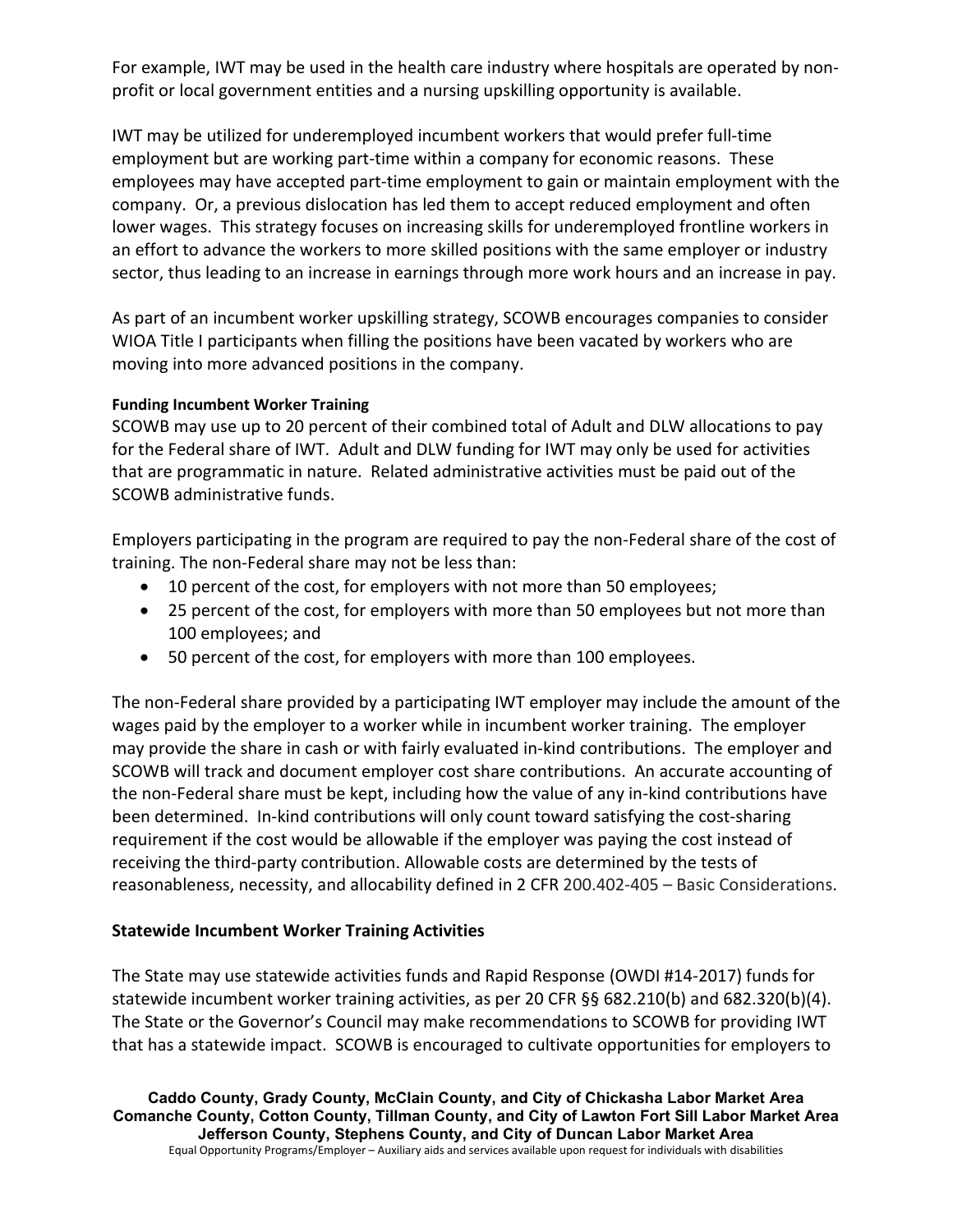develop a more competitive workforce or avert potential layoffs, and to provide incumbent workers with opportunities for advancement and wage gains within their company.

## **Funding Priorities**

Preference is to be given to any of the following:

- Smaller businesses with less than 50 employees;
- Businesses located in an Opportunity Zone as defined by Oklahoma Statutes Title 68, Section 3603 Definitions;
- Businesses located in a rural county (i.e., not a part of a metropolitan area);
- Training for occupations on the Critical Occupations list as presented on oklahomaworks.gov
- Training for occupations on the SCOWB Demand Occupation List
- Training provided to increase employee skills as a layoff avoidance strategy; or
- Training that leads to a significant upgrade in employee skills.

# **Employer Eligibility Criteria**

SCOWB must take the following into consideration when determining the eligibility of an employer to receive IWT funding:

- The characteristics of the individuals in the program, including the extent to which these individuals represent populations with barriers to employment, as defined in WIOA 3(24);
- The relationship of the training to the competitiveness of the individual. For example, extra consideration might be given to employers who propose to increase the competitiveness of individuals with barriers to employment, such as how these individuals would benefit from a skills gain that results in retention or advancement;
- The relationship of the training to the competitiveness of the individual and the employer;
- The occupation for which the incumbent worker is training must be an in-demand industry as defined by WIOA 3(23) or as determined by SCOWB or planning region; and
- Other factors SCOWB determines to be appropriate, including:
	- o the number of employees participating in the training;
	- $\circ$  the wage and benefit levels of the participating employees at the beginning of training and anticipated upon completion of training. The new wage rate after training is completed must be higher than the employee's prior wage rate;
	- o the existence of other training and advancement opportunities provided by the employer;
	- $\circ$  the quality of the training, as evidenced by industry-recognized training experience and credentials;
	- o layoffs averted as the result of the training; and
	- $\circ$  utilization of IWT as part of a larger sector and/or career pathway strategy.

IWT is designed to increase the competitiveness of the employer by developing a highly skilled workforce that will result in increased business financial viability, stability, competitiveness, and productivity. To avert the risk of closing, IWT may be developed with a business or business association to maintain their competitive status, incorporate new technology, or prevent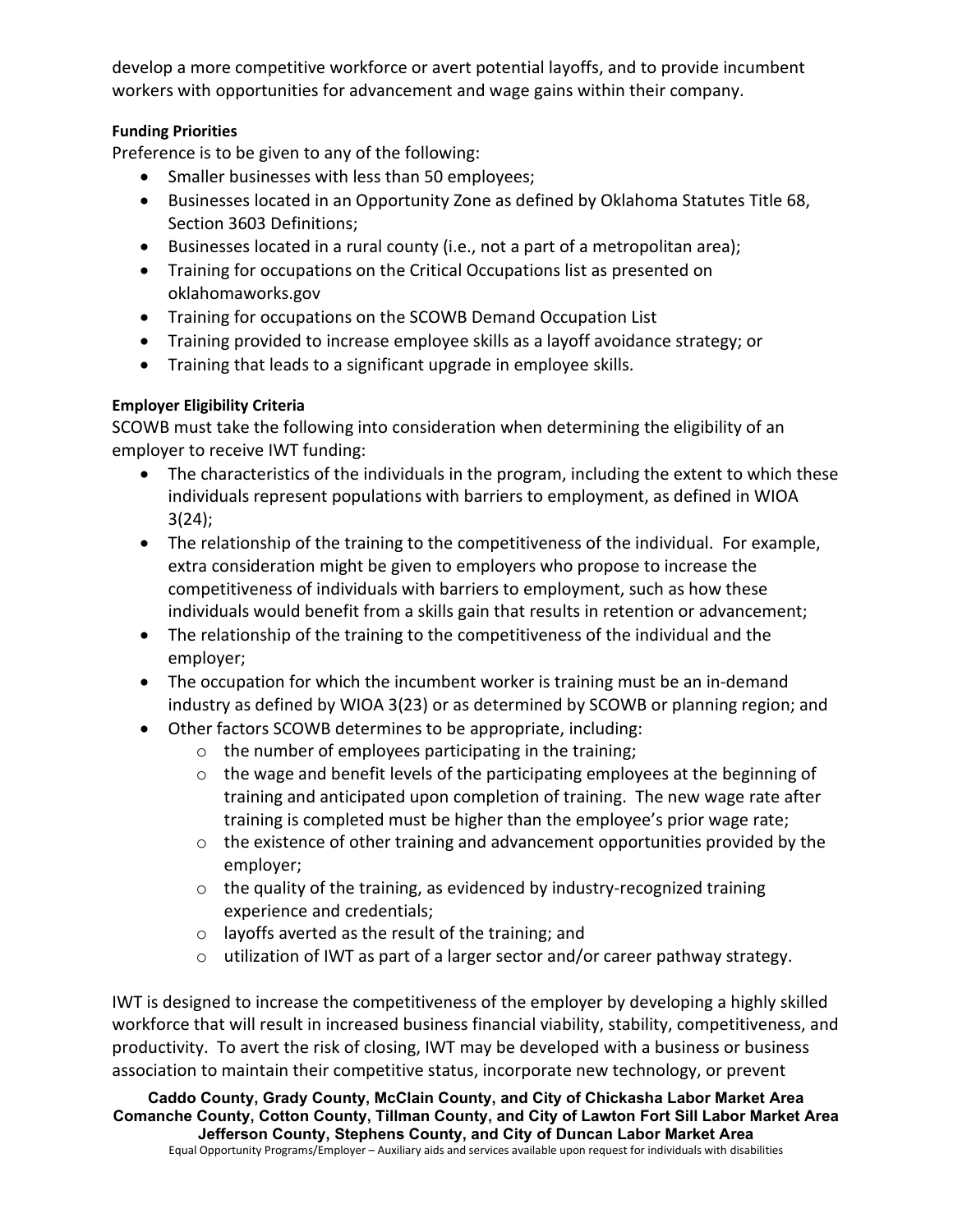downsizing. Process improvements that contribute to the competitiveness and productivity of a business are allowed as a component of IWT, when combined with training that results in new skill attainment for incumbent workers. However, training that is necessary for employers to meet federal "safe workplace" requirements, (e.g., OSHA, food handler certifications, etc.) is not considered IWT.

The competitiveness of workers participating in IWT may be increased by enhancing existing skills, learning new skills, and earning employer or industry-recognized credentials, in addition to retaining employment, maintaining their careers, and/or increasing their earnings potential. An ideal IWT project allows the opportunity for employers to promote incumbent workers with increased skill levels, which creates backfill opportunities for other WIOA participants, such as less skilled or underemployed employees within the company, or for WIOA participants seeking employment.

## **Procurement of Training**

Contracts are the mechanism used to provide IWT. Contracts must be established through proper procurement procedures, as found in OWDI #10-2017. Although the employer generally selects and procures the training provider, SCOWB may help identify training providers, such as those on the Eligible Training Provider List (ETPL).

The IWT Contract must include:

- the process for documenting the incumbent worker's six-month work history requirement with the employer;
- the amount of the employer's non-Federal share, based on the size of the employer's workforce;
- a statement regarding the expectation that once incumbent workers advance with the employer, the employer then provides an opportunity to SCOWB to fill the now vacant position with a local WIOA participant, whenever possible;
- the process for documenting how employer cost match contributions will be tracked and documented in the employer's, SCOWB's, and Service Provider's contract file;
- the methodologies for determining the value of in-kind contributions and how contributions are documented in the contract, all of which must conform to the cost match requirements at 2 CFR § 200.306;
- local monitoring requirements;
- other documentation required by the local area;
- assurances as required in the Regulatory and Prohibited Activities section of this issuance;
- commitment by the employer to share required performance data with SCOWB
- nondiscrimination and Equal Employment Opportunity (EEO) assurances, including complaint processing and compliance reviews;
- start and end date of the contract; and
- contract limits, including length of contract and funding amounts.

## **Allowable and Unallowable Costs**

Allowable costs may include only costs directly related to training. Allowable costs may include: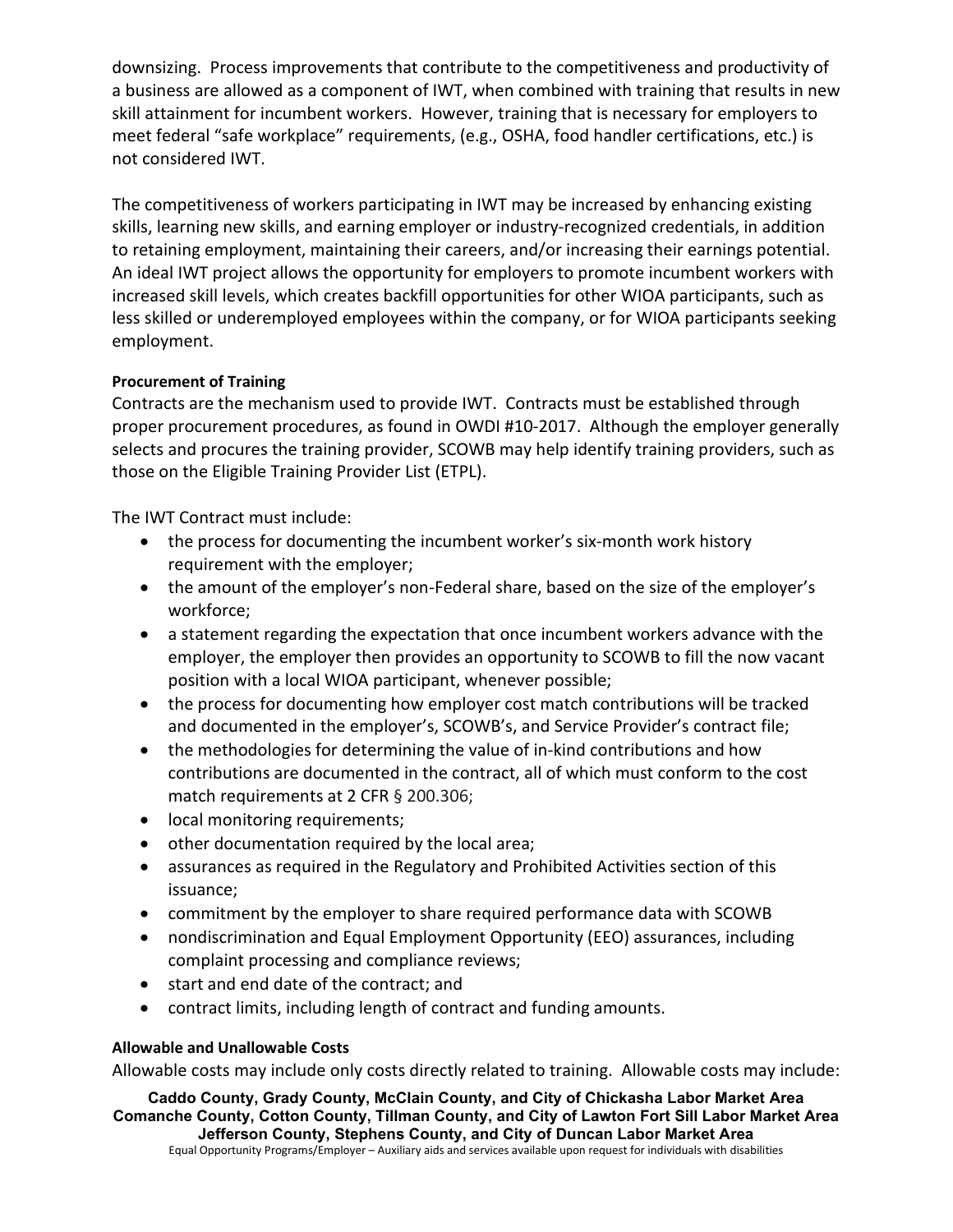- Instructor/trainer salaries;
- Curriculum development, textbooks, manuals, training software, materials and nonconsumables; and
- Other necessary and reasonable costs directly related to training.

Unallowable costs include, but are not limited to:

- Foreign travel;
- Purchase or lease of capital equipment;
- Encouragement or inducement of a business or part of a business to relocate from any location in the United States; and
- Use of IWT funds to pay for a worker's training wages.

### **Regulatory Limitations and Prohibited Activities**

Businesses that fail to meet any of the following criteria are not eligible to receive funds for IWT:

- Businesses must not be presently debarred, suspended, proposed for disbarment, declared ineligible, or voluntarily excluded from participation in transactions by USDOL or the State of Oklahoma. Below are some websites that may be helpful in checking tax, environmental compliance, and debarment status.
	- o Federal Exclusion and Debarment Site[: http://www.sam.gov](http://www.sam.gov/)
	- o Oklahoma Tax Commission: <https://www.ok.gov/tax/>
	- o Oklahoma Employment Security Commission: [www.ok.gov/oesc](http://www.ok.gov/oesc)
	- o Business Filing Search:<https://www.sos.ok.gov/>
	- o Oklahoma Department of Environmental Quality: <http://www.deq.state.ok.us/OEA/index.html>
- Businesses shall not have any outstanding tax liability to the State of Oklahoma for over six months. SCOWB requires businesses to disclose any known outstanding tax liabilities, including those with other states, prior to entering into the contract. SCOWB shall consider existing out-of-state violations when determining eligibility to receive IWT funds. SCOWB will document any resolution of outstanding tax liability, which may include letters from the business or from the State in which the tax liability occurred.
- Businesses must ensure that they have no more than one unfair labor practice contempt of court finding. <http://www.oklegal.onenet.net/ok.agency.decisions.basic.html>
- Oklahoma businesses must have all of the approvals, licenses, or other qualifications needed to conduct business in the state and all must be current. Should this status change during the course of the local IWT program activities, resulting in the business's disqualification from conducting business in Oklahoma, all training under the IWT program must cease.
- IWT funds may not be used, or proposed for use, to encourage or induce the relocation of a business or part of a business if the relocation would result in a loss of employment for any employee at the original location, when the original location is within the United States.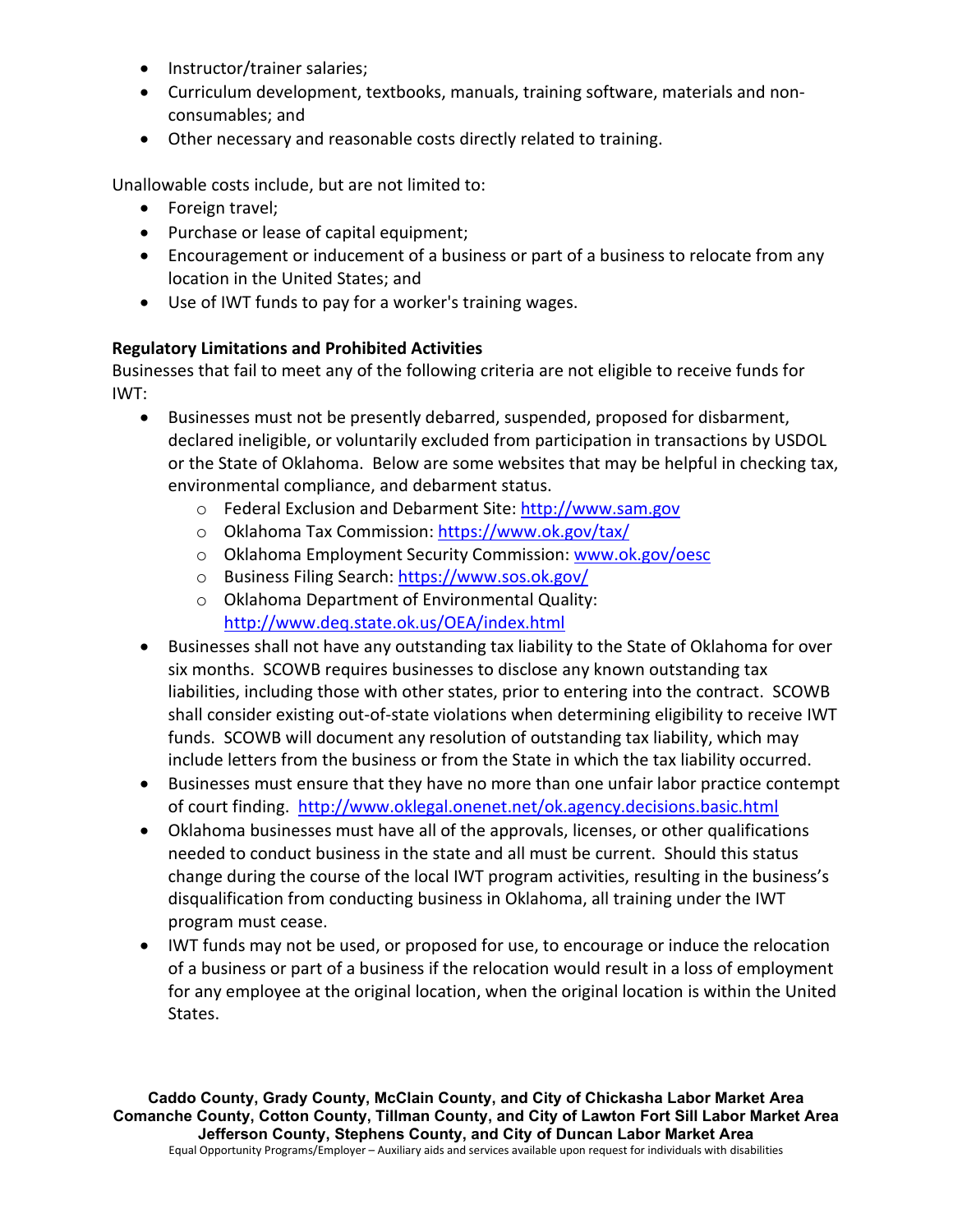- Businesses that have relocated to Oklahoma and have laid-off workers at their former location in the United States may not be considered for this program until they have been in operation at the new location for 120 days.
- To verify that a business is not relocating employment from another area, a pre-award review must be undertaken and documented by SCOWB. The review must include the names under which the establishment conducts business, including predecessors and successors in interest; the name, title, and address of the company official certifying the information, and whether WIOA assistance is being sought in connection with past or impending job losses at other facilities of their company. The pre-award review should also include a review of whether appropriate notices have been filed, as required by the Worker Adjustment Retraining Notification (WARN) Act. The review may also include consultations with labor organizations and others in the affected local area(s).
- Businesses must not have any outstanding civil, criminal or administrative fines or penalties owed to or pending in the state of Oklahoma.
- Funds provided to employers for IWT must not be used to directly or indirectly assist, promote, or deter union organizing.
- Funds provided to employers may not be used to directly or indirectly aid in the filling of a job opening what is vacant because the former occupant is on strike, or is being locked out in the course of a labor dispute, or the filling of which is otherwise an issue in a labor dispute involving a work stoppage.
- All general fiscal and administrative rules listed at 20 CFR, Chapter V, Part 683, Subpart B – Administrative Rules, Cost, and Limitations apply.

# **Performance Indicator Reporting Requirements**

Although individuals receiving IWT are not participants for the purpose of inclusion in WIOA performance indicator calculations, local areas are still required to report certain participant and performance data on all individuals who receive only IWT. The required elements for these incumbent worker individuals are limited to basic information (name, address, date of birth, social security number, etc.) and the elements needed to calculate IWT performance indicators for:

- Employment in the  $2^{nd}$  and  $4^{th}$  quarters after exit;
- Median earnings in the  $2^{nd}$  quarter after exit;
- Measurable Skills Gains; and
- Credential Attainment.

For the purposes of calculating the above metrics, the exit date for an individual who has received only IWT will be the last date of training, as indicated in the training contract.

The U.S. Department of Labor (DOL) encourages the collection of incumbent worker social security numbers (SSNs) as part of the training contract with the employer, the purpose of which is to ensure the availability of wage records for these individuals. If no SSN is available, SCOWB will utilize supplemental wage information, as per OWDI #07-2018, to verify the wages